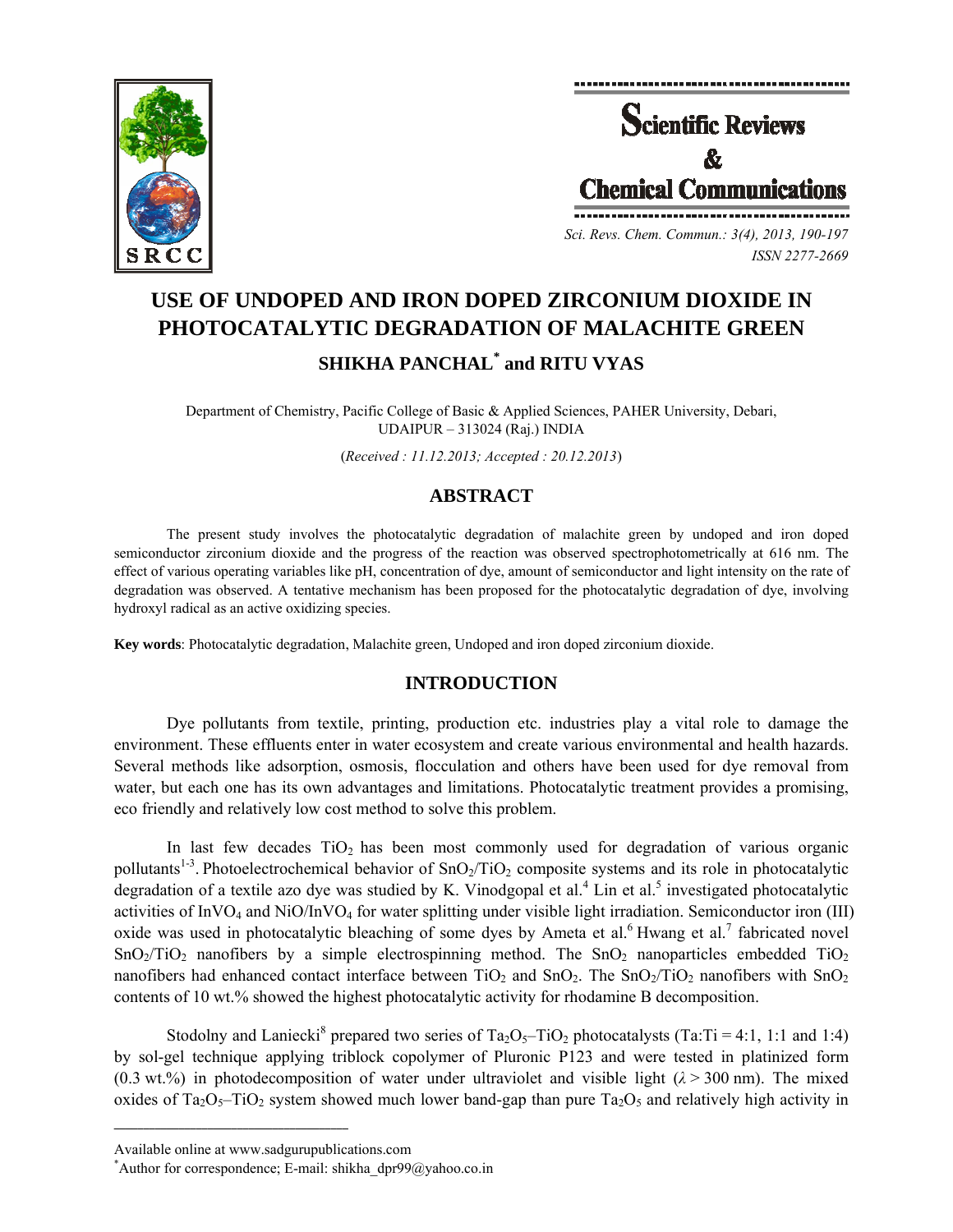platinized state in photocatalytic hydrogen generation under visible. Jing and Guo<sup>9</sup> synthesized Fe-doped mesoporous (Fe-m-Ta<sub>2</sub>O<sub>5</sub>) and non-porous bulk Ta<sub>2</sub>O<sub>5</sub> (Fe-s-Ta<sub>2</sub>O<sub>5</sub>) with sol–gel and solid reaction methods. They investigated the photocatalytic hydrogen production over two kinds of photocatalysts from an aqueous methanol solution. The effects of Fe doping on the photocatalytic properties of the materials depended heavily on the morphology and crystallinity of the photocatalyst.

A new composite photocatalyst (Fe<sub>2</sub>O<sub>3</sub> and  $ZrO<sub>2</sub>/Al<sub>2</sub>O<sub>3</sub>$ ) combining the properties of both semiconductor and Fenton like catalyst was prepared by Liu et al.<sup>10</sup> The catalyst shows high catalytic activity in phenol photodegradation reaction with the phenol conversion efficiency higher than 93% at experimental conditions (catalyst dose, 1.0 g L<sup>-1</sup>; H<sub>2</sub>O<sub>2</sub> dose, 50 mM; solution pH, 6.0). After two runs of regeneration, the activity of the catalyst shows only a slight decrease. Farhadi and Zaidi<sup>11</sup> reported a polyoxometalate-zirconia (POM/ZrO<sub>2</sub>) nanocomposite, prepared through entrapment of  $H_3PW_{12}O_{40}$ polyoxometalate into zirconia matrix by sol–gel technique involving the hydrolysis of zirconium (IV) *n*-butoxide,  $Zr(n-OBu)_{4}$ , as the  $ZrO_{2}$  source. Photoexcited POM/ $ZrO_{2}$  nanocomposite oxidized various primary and secondary benzylic alcohols into the corresponding aldehydes and ketones in high yields under O2 atmosphere. The photocatalyst has been reused several times, without observable loss of activity and selectivity. Alvarez et al.<sup>12</sup> studied different zirconium oxide materials doped with transition metals (Mn, Fe, Co, Ni and Cu). The photodegradation of 2,4-dichlorophenoxyacetic acid (2,4-D), a herbicide used in agricultural applications, was used as a test reaction to study the activity of the compounds synthesized.

## **EXPERIMENTAL**

A stock solution of malachite green of concentration  $1.00 \times 10^{-3}$  M was prepared in doubly distilled water. This stock solution was further diluted as and when required. The optical density of malachite green solution was determined with the help of spectrophotometer at  $\lambda_{\text{max}} = 616$  nm. The dye solution was divided into four parts and control experiments were performed.

- The first beaker containing malachite green solution was kept in the dark.
- The second beaker containing malachite green was exposed to the light of a 200 W tungsten lamp.
- The third beaker containing malachite green solution and 0.10 g zirconium dioxide was kept in dark.
- The fourth beaker containing malachite green solution and 0.10 g zirconium dioxide was exposed to the light of a 200 W tungsten lamp.

After keeping these beakers for three hours, the optical density of the solution in each beaker was measured with the help of a spectrophotometer. It was found that the solutions of the first three beakers had almost the same optical density in compare to their initial value while the solution of the fourth beaker had a decrease in it. From this observation, it becomes clear that this reaction required the presence of both light and the semiconductor zirconium dioxide. Hence, this reaction is photocatalytic in nature.

 $1.40 \times 10^{-5}$  M solution of malachite green was prepared in doubly distilled water and 0.10 g of zirconium dioxide was added to it. The pH of the reaction mixture was kept to 8.0 and this solution was exposed to a 200 W tungsten lamp. A decrease in optical density of malachite green solution was observed with increasing time of exposure.

The typical run for the photocatalytic degradation of malachite green in the presence of  $ZrO<sub>2</sub>$ photocatalyst has been presented in Table 1 and graphically represented in Fig. 1.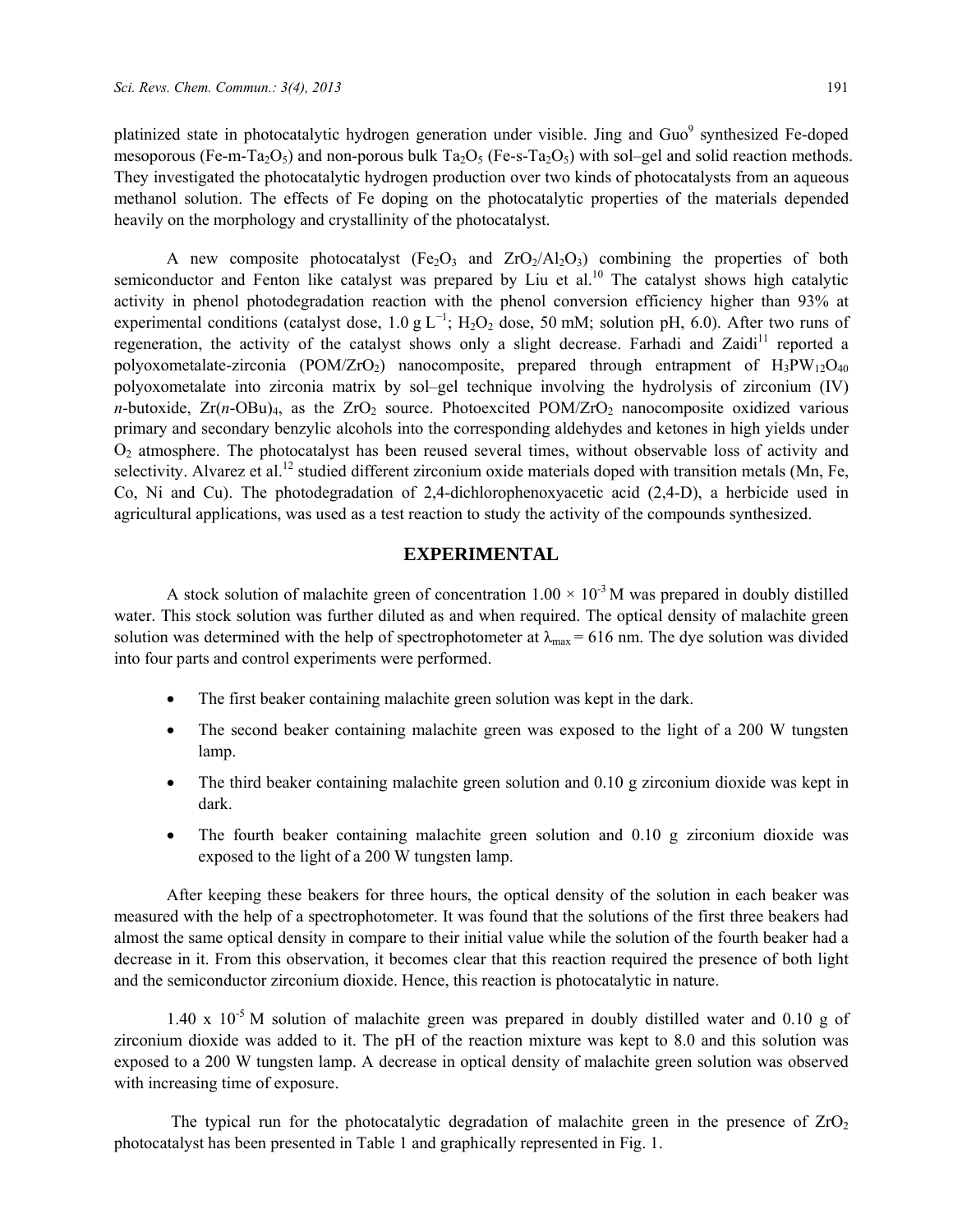| [Malachite green] = $1.40 \times 10^{-5}$ M  |                               | $ZrO_2 = 0.10 g$                   |
|----------------------------------------------|-------------------------------|------------------------------------|
| Light intensity = $50.0$ mW cm <sup>-2</sup> |                               | $pH = 8.0$                         |
| Time (min.)                                  | <b>Optical density (O.D.)</b> | $2 + \log$ O.D.                    |
| 0.0                                          | 0.331                         | 1.5198                             |
| 10.0                                         | 0.240                         | 1.3802                             |
| 20.0                                         | 0.181                         | 1.2577                             |
| 30.0                                         | 0.140                         | 1.1461                             |
| 40.0                                         | 0.104                         | 1.017                              |
| 50.0                                         | 0.080                         | 0.9031                             |
| 60.0                                         | 0.061                         | 0.7853                             |
| 70.0                                         | 0.045                         | 0.6532                             |
|                                              |                               | $k = 4.65 \times 10^{-4} (s^{-1})$ |

#### **Table 1: Typical run**



**Fig. 1: Typical run** 

The plot of  $1 + \log O.D.$  v/s time was linear and hence, it may be concluded that this reaction follows pseudo-first order kinetics. The rate of this reaction was determined by the expression:

$$
k = 2.303 \times slope \tag{1}
$$

#### **Effect of pH**

The effect of pH on the rate of degradation of dye solution was investigated in the pH range (6.0-9.0) (Table 2). The results are graphically presented in Fig. 2. It has been observed that the rate of degradation was increase with increase in pH upto 6.0 to 8.0, further increase in pH result in a decrease in the rate of reaction. The increase in the rate of photocatalytic degradation with increase in pH may be due to more generation of 'OH radicals, which are produced from the interaction of OH and hole (h<sup>+</sup>) of the semiconductor. These 'OH radicals are responsible for the oxidative degradation of dye. After pH 8.0 the rate decreases because more OH ions are available and these will be absorbed on the surface of the semiconductor making it negatively charged so that the approach of neutral form of malachite green towards semiconductor surface will be retarded. This will result into a decrease in the rate of degradation.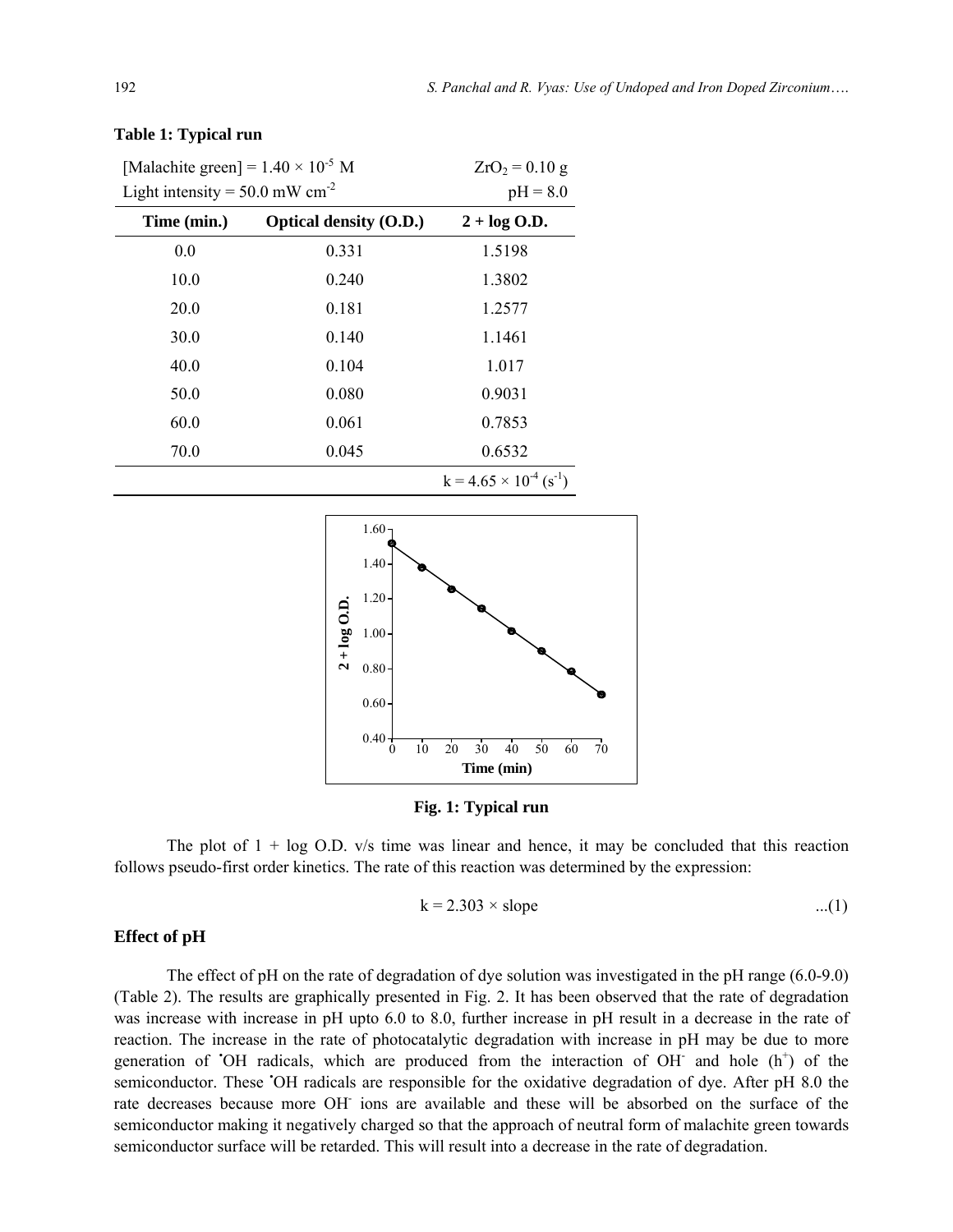# **Table 2: Effect of pH**

[Malachite Green] =  $1.40 \times 10^{-5}$  M Light intensity =  $50.0$  mW cm<sup>-2</sup>

| ັ<br>╯ |                          |
|--------|--------------------------|
| pH     | $k \times 10^4 (s^{-1})$ |
| 6.0    | 0.55                     |
| 6.5    | 0.89                     |
| 7.0    | 2.0                      |
| 7.5    | 3.82                     |
| 8.0    | 4.65                     |
| 8.5    | 4.37                     |
| 9.0    | 3.42                     |



 $ZrO_2 = 0.10 g$ 

**Fig. 2: Effect of pH** 

# **Effect of malachite green concentration**

The effect of malachite green dye concentration on the rate of its degradation was also investigated. The results are reported in Table 3 and graphically represented in Fig. 3.

## **Table 3: Effect of malachite green concentration**

| Light intensity = $50.0$ mW cm <sup>-2</sup><br>$pH = 8.0$ |                                    |
|------------------------------------------------------------|------------------------------------|
| $ZrO_2 = 0.10 g$                                           |                                    |
| [Malachite green] $\times 10^5$ M                          | $k \times 10^4$ (s <sup>-1</sup> ) |
| 0.60                                                       | 2.61                               |
| 0.80                                                       | 3.19                               |
| 1.00                                                       | 3.71                               |
| 1.20                                                       | 4.36                               |
| 1.40                                                       | 4.65                               |
| 1.60                                                       | 4.61                               |
| 1.80                                                       | 4.47                               |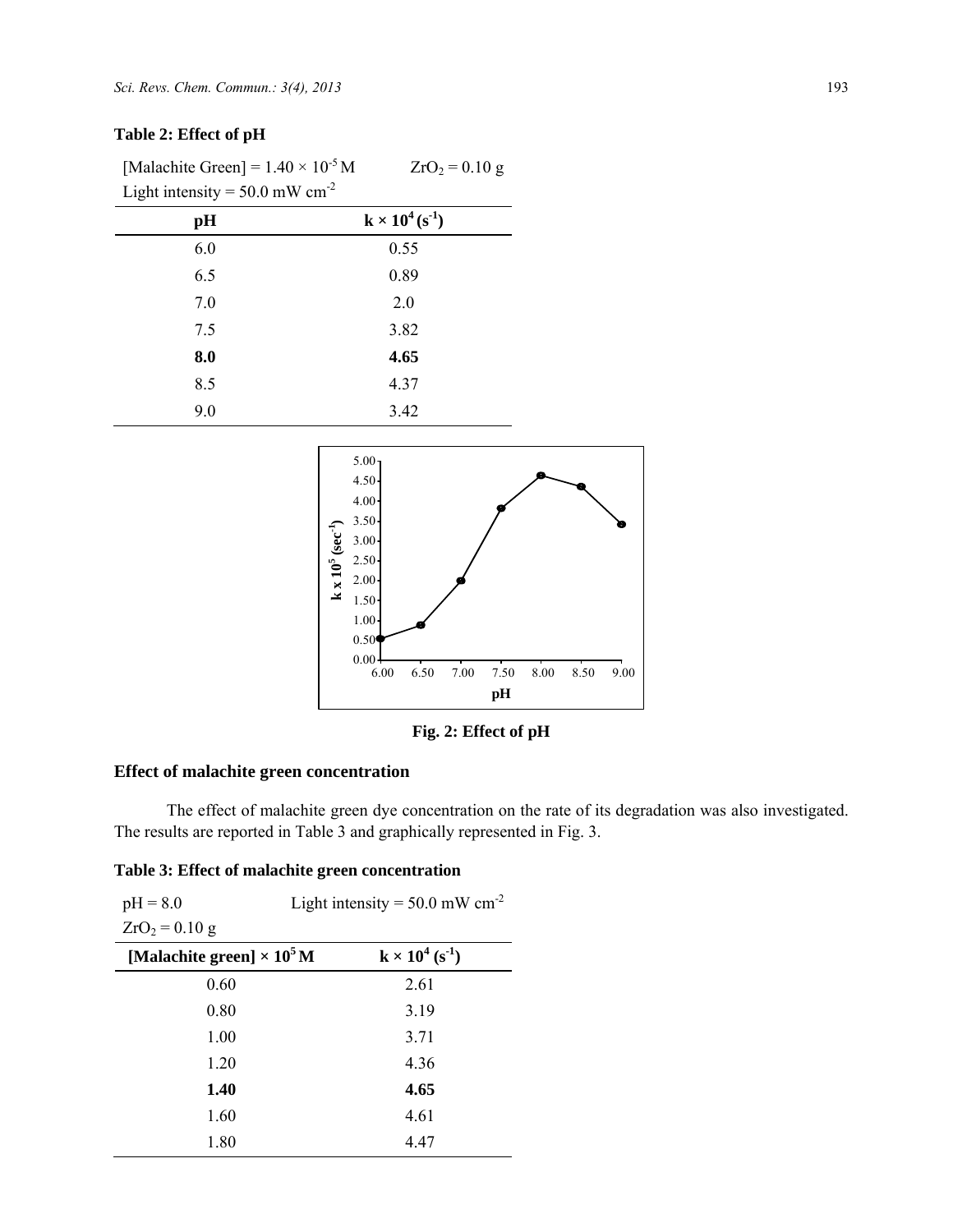

**Fig. 3: Effect of dye concentration** 

It has been observed that the rate of photocatalytic degradation increases with increase in concentration of dye upto  $1.40 \times 10^{-5}$  M. The rate of photocatalytic degradation was found to decrease with an increase in the concentration of dye further. This may be attributed to the fact that as the concentration of dye was increased, more dye molecules were available for excitation followed by inter system crossing and hence, there was an increase in the rate. The rate of photocatalytic degradation was found to decrease with an increase in the concentration of dye further. Here, the dye starts acting as a filter for the incident light and it does not permit the desired light intensity to reach the semiconducting particles and thus, decreasing the rate of the photocatalytic degradation of dye.

#### **Effect of amount of photocatalyst**

[Malachite Green] =  $1.40 \times 10^{-5}$  M

The rate of degradation of dye was also affected by the amount of semiconductor and therefore different amounts of semiconductor were used. The result are tabulated in Table 4 and graphically represented in Fig. 4.

Light intensity  $= 50.0$  mW cm<sup>-2</sup>

| $pH = 8.0$           |                                    |  |
|----------------------|------------------------------------|--|
| ZrO <sub>2</sub> (g) | $k \times 10^4$ (s <sup>-1</sup> ) |  |
| 0.04                 | 4.46                               |  |
| 0.06                 | 4.54                               |  |
| 0.08                 | 4.60                               |  |
| 0.10                 | 4.65                               |  |
| 0.12                 | 4.60                               |  |
| 0.14                 | 4.55                               |  |
| 0.16                 | 4.53                               |  |

#### **Table 4: Effect of amount of photocatalyst**

Here the data indicate that as the amount of photocatalyst was increased, the rate of degradation also increased but after the amount 0.10 g of photocatalyst, it shows saturation like behavior. It may be due to fact that the as the amount of semiconductor was increased, the exposed surface area of the semiconductor was also increased. After this, the rate of degradation decrease, as the catalyst amount was increased because it only increases the thickness of the layer of semiconductor, and not the exposed surface area.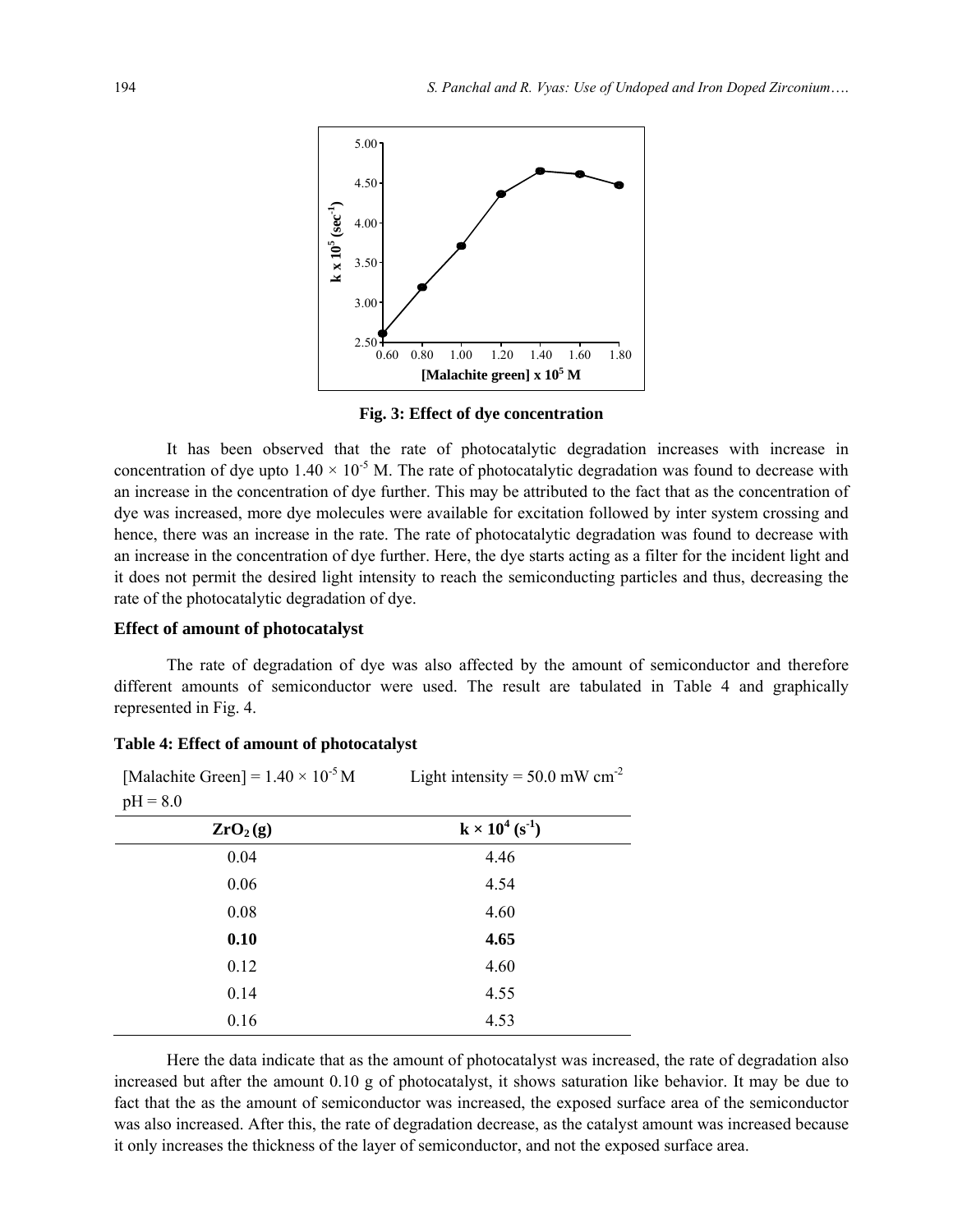

**Fig. 4: Effect of amount of photocatalyst** 

# **Effect of light intensity**

The effect of light intensity on the photocatalytic degradation of the dye was investigated. It was observed that degradation of dye was enhanced on increasing the intensity of light. The results are reported in Table 5 and graphically presented in Fig. 5.

# **Table 5: Effect of light intensity**

| [Malachite Green] = $1.40 \times 10^{-5}$ M<br>$pH = 8.0$ | $ZrO_2 = 0.10 g$                   |
|-----------------------------------------------------------|------------------------------------|
| Light intensity ( $mW$ cm <sup>-2</sup> )                 | $k \times 10^4$ (s <sup>-1</sup> ) |
| 10.0                                                      | 2.78                               |
| 20.0                                                      | 3.12                               |
| 30.0                                                      | 3.72                               |
| 40.0                                                      | 4.03                               |
| 50.0                                                      | 4.65                               |
| 60.0                                                      | 5.29                               |



**Fig. 5: Effect of light intensity**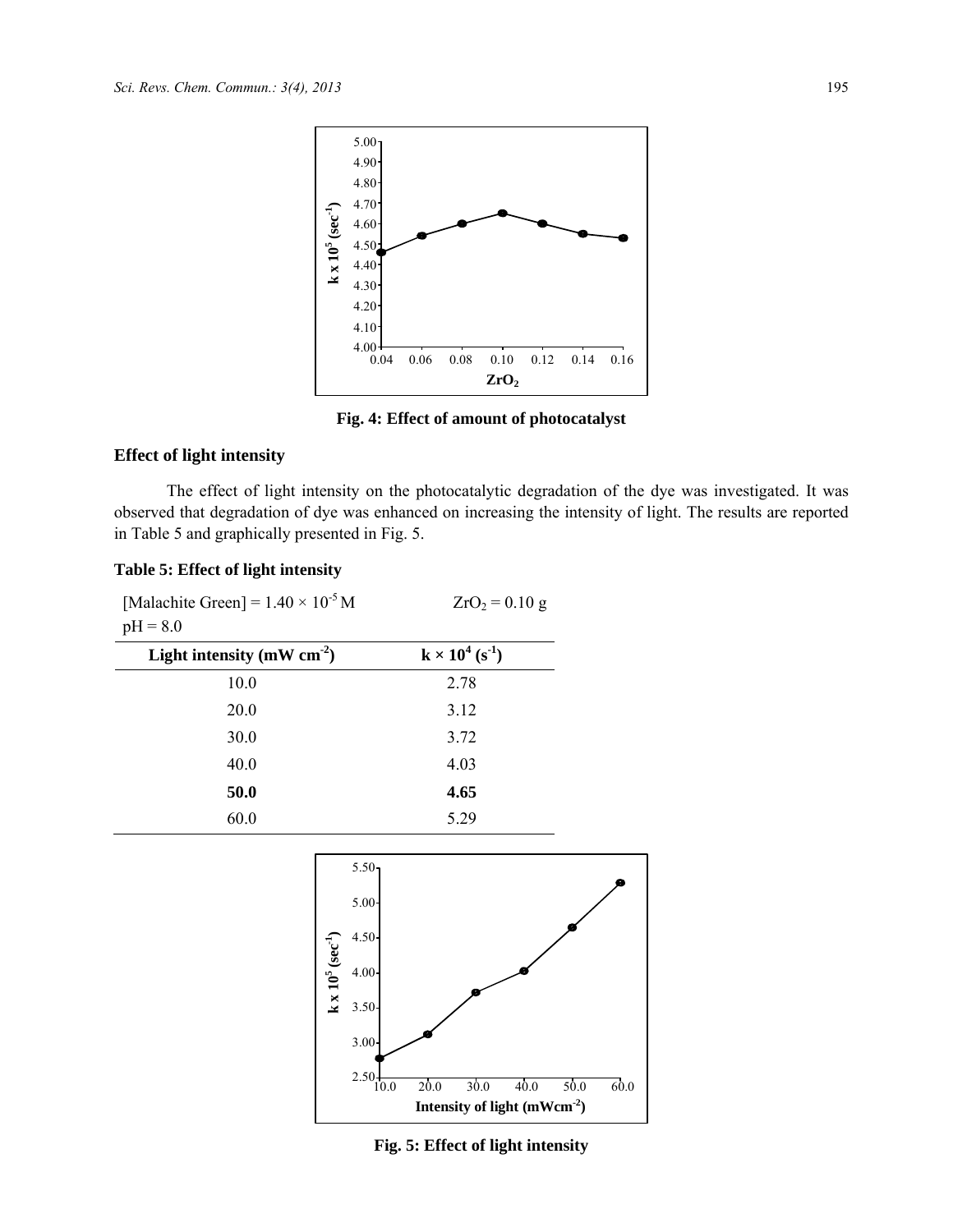An almost linear relationship between light intensity and the rate of reaction was observed. It was observed that degradation of dye was enhanced on increasing the intensity of light. This may be due to an increase in the number of photon striking per unit area of zirconium dioxide powder on increasing the intensity of light. However, higher intensities were avoided due to thermal effects.

#### **Effect of doping**

The typical run for the photocatalytic degradation of malachite green in the presence of iron doped ZrO2 photocatalyst has also been studied and the results are presented in Table 6 and graphically represented in Fig. 6.

| [Malachite green] = $1.40 \times 10^{-5}$ M  |                               | Fe doped $ZrO_2 = 0.10 g$          |
|----------------------------------------------|-------------------------------|------------------------------------|
| Light intensity = $50.0$ mW cm <sup>-2</sup> |                               | $pH = 8.0$                         |
| Time (min.)                                  | <b>Optical density (O.D.)</b> | $2 + \log$ O.D.                    |
| 0.0                                          | 0.891                         | 1.9494                             |
| 10.0                                         | 0.585                         | 1.7672                             |
| 20.0                                         | 0.439                         | 1.6425                             |
| 30.0                                         | 0.321                         | 1.5065                             |
| 40.0                                         | 0.213                         | 1.3284                             |
| 50.0                                         | 0.148                         | 1.1703                             |
| 60.0                                         | 0.102                         | 1.0086                             |
| 70.0                                         | 0.064                         | 0.8062                             |
|                                              |                               | $k = 6.12 \times 10^{-4} (s^{-1})$ |

# **Table 6: A typical run**

The rate of degradation of malachite green was found  $4.65 \times 10^{-4}$  sec<sup>-1</sup> and  $6.12 \times 10^{-4}$  sec<sup>-1</sup> for undoped and iron doped zirconium dioxide, respectively. It gives about 31.61% rise in the rate, which means that iron doping enhances the photocatalytic activity of zirconium dioxide.



**Fig. 6: A typical run**